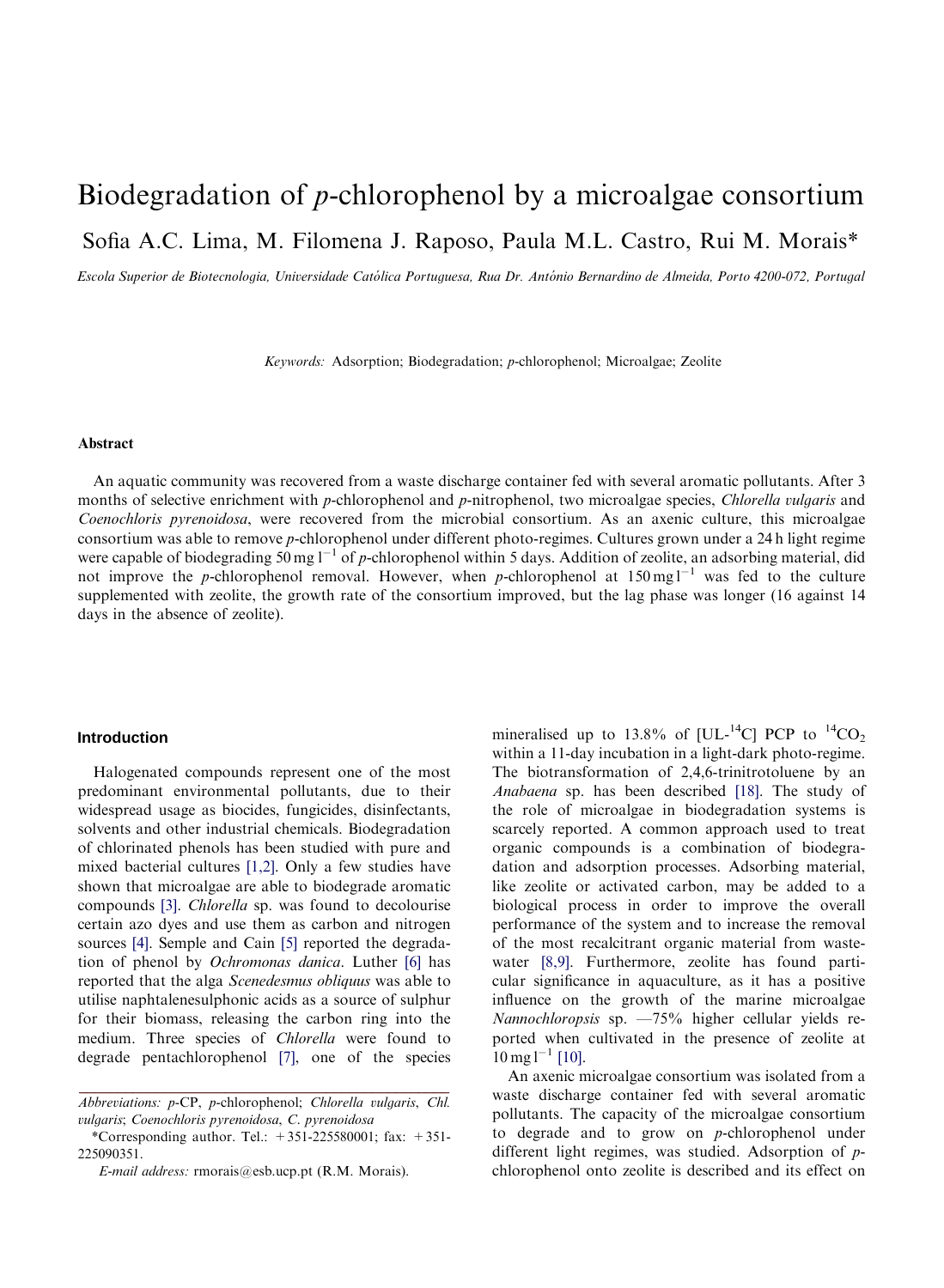biodegradation rates by the microalgae consortium was evaluated.

## **Materials and methods**

## Microbial community: growth conditions and degradative studies

An aquatic microbial community was recovered directly from a waste discharge container fed with an undefined mixture of aromatic compounds, including nitrophenols, chlorophenols, and fluorobenzene, by adding a 50 ml sample of the liquid waste to 50 ml of minimal salts medium [\[2\]](#page-5-0) in a 250 ml Erlenmeyer. That container was kept near a window, without direct sunlight. Growth was promoted on a rotary shaker at  $80\pm2$  rpm (Agitorb 300 EB, OMRON H7 ER) within a controlled growth chamber at  $25^{\circ}$ C and  $52.5 \mu$ mol of photons  $m^{-2} s^{-1}$  (DataLogger LI-1000, LI-COR) photosynthetically active radiation (PAR) provided by cool white fluorescent lamps (L36 W/21 Hellweiss Luminux Coolwhite, Osram), set on a 24 h-light photoregime. After 2 weeks of growth, the 100 ml culture was transferred to a 1 l-aerated flask and scaled-up to 800 ml by successive additions of minimal salts medium. The degradative capacity of this microbial community was evaluated by adding different concentrations of  $p$ chlorophenol (p-CP), 25, 50 and  $100 \text{ mg}1^{-1}$ , to minimal salts medium, provided with an initial cell density of approximately  $0.40-0.50$  mg l<sup>-1</sup> dry weight. Experiments were carried out with 100 ml of culture in 250 ml Erlenmeyers. Samples were taken every 2 days during a 15-day period. Inoculated medium free of  $p$ -CP, and non-inoculated medium with the halo-aromatic compound, served as controls. Each biodegradation test was performed in triplicate.

## Isolation of the microalgae

Two axenic morphologically different colonies, able to grow on plates containing p-CP, were isolated using the previously described methodology [\[11\]](#page-5-0). Each of the species was aseptically transferred in a laminar flow chamber (Bio48 FASTER, Italy) to liquid cultures. To further assess axenicity, a single cell was aseptically picked using a capillary pipette, with subsequent cultivation for the biodegradation studies. The isolated microalgae species were identified by morphological studies performed by the Department of Botany of the University of Coimbra.

#### Degradation studies using the isolated microalgae

All the following experiments were performed with the microalgae consortium resulting from the selective

enrichment (composed of the two recovered species), which was supplied with  $50 \text{ mg l}^{-1}$  of p-CP and incubated under different light photo-periods: 24 h light, 16 h light: 8 h dark, and 24 h dark, on a rotaryshaker at  $100 \pm 2$  rpm. The experiments were carried out using 150 ml of culture, in a 250 ml round shaped flask. The inoculum added to the medium culture provided an initial cell density of ca.  $1.8 \times 10^6$  cells ml<sup>-1</sup>. To follow p-CP removal, samples were taken every day during a 8 day period. A zeolitic product, used at  $50 \text{ mg l}^{-1}$ , was added to cultures supplemented with  $p$ -CP at 50, 100 or  $150 \text{ mg}$ <sup>1-1</sup>, using a 24 h light regime. All the experiments were carried out in triplicate. At  $50 \text{ mg} \cdot 1^{-1}$  of  $p$ -CP, the experiments were conducted during 5 days. Inoculated medium free of p-CP and free of zeolite served as controls. Cultures were incubated at 25°C, under a 24 h light regime. Degradation studies of p-CP at 100 and  $150 \text{ mg l}^{-1}$  were conducted in  $150 \text{ ml}$  of medium provided with an initial cell density of  $1.8-2.3 \times 10^6$ cells  $ml^{-1}$ , and were followed during 31 days. Cultures were incubated at the above-mentioned conditions.

#### Growth determinations

Cell density (number of cells  $ml^{-1}$ ) was measured by microscopy, counting each culture twice in a Neubauer haemocytometer. Chlorophyll content was also determined. Prior to chlorophyll  $a$  (chl  $a$ ) extraction (1:1) in 90% acetone (Merck) culture samples were centrifuged. Cellular disruption was promoted with glass beads followed by a 1 min period of vortexing (Heidolph REAX 2000), at room temperature in darkness. Cells were removed by centrifugation, and chl  $a$  content was monitored by measuring the optical density of the supernatants at 664, 647 and 630 nm with a spectrophotometer (UV-Visible Spectrophotometer-Shimadzu, UV-1601). Using spectrophotometric equations [\[12\]](#page-5-0), the chl a content of the cultures was calculated as follows: [ug of chl  $a=11.85*Abs664 -1.54*Abs647-$ 0.08Abs630]. At the beginning and at the end of the experiment biomass yields were also estimated by determining the dry weight  $(mg\,ml^{-1})$ .

#### Chlorophenol and ion chloride ions measurements

The  $p$ -CP removal was detected by determining the residual  $p$ -CP by HPLC and by measuring the accumulation of chloride ion in the culture, as described previously [\[19\]](#page-5-0). Prior to HPLC analysis, the culture samples were centrifuged twice at  $14000$  rpm for 5 min.

#### Adsorption of p-chlorophenol to zeolite

The adsorption of  $p$ -CP to zeolite was determined by incubating a series of 100 ml Erlenmeyers containing  $50 \text{ mg l}^{-1}$  of zeolite in  $50 \text{ ml}$  of minimal salts medium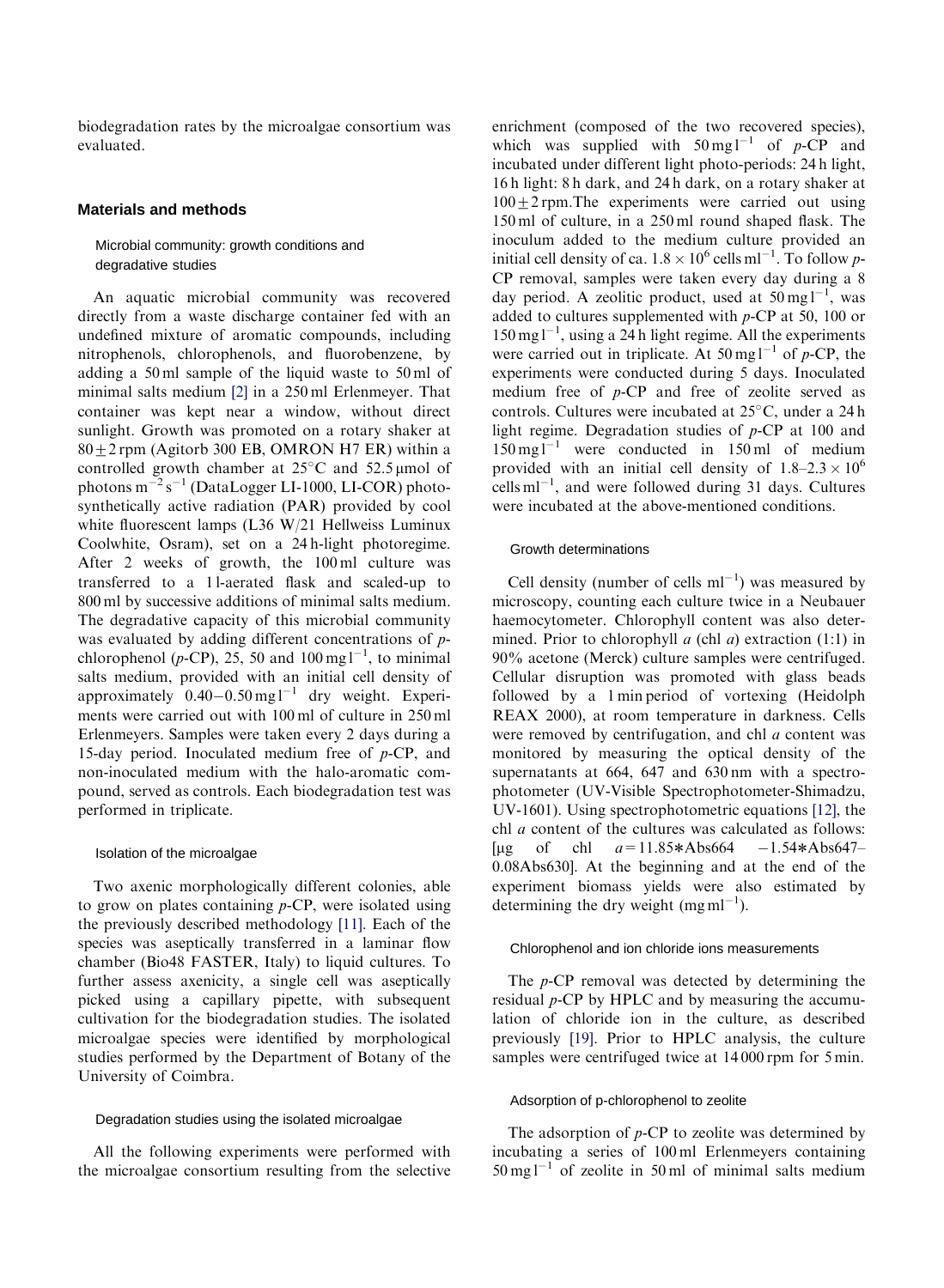supplemented with p-CP at 10–800 mg  $1^{-1}$ . Cultures were incubated for 24h light at  $25^{\circ}$ C, on a rotary shaker. Samples were taken after 24h and centrifuged at 14 000 rpm for 5 min. The  $p$ -CP present in the supernatant was analysed by HPLC. The data were analysed using a Freundlich type isotherm:  $[Q = kC1/n]$ , where Q represents the amount of p-CP adsorbed per mass of adsorbent (mg  $g^{-1}$ ), and C is the corresponding p-CP concentration in solution  $(mgl^{-1})$ . The Freundlich constants k  $\left[\frac{\text{mg g}^{-1}}{\text{mg g}^{-1}}\right]$  (mg l<sup>-1</sup>)<sup> I/n</sup>] and 1/n (no dimensions) were obtained from a linear regression of the above equation.  $k$  measures the adsorption capacity and the inverse of  $1/n$  measures for the adsorption intensity [\[20\].](#page-5-0)

## **Reagents**

All chemicals were of the highest purity grade available (Sigma Chemical Co., St. Louis, USA; Aldrich Chemical Co., Dorset, UK, Merck, Darmstadt, Germany, Romyl). Zeolite was obtained from FlukaBio-Chemika 96096 and it was sterilised by autoclaving prior to use.

#### Statistical analysis

Statistical analysis for the significant effect of zeolites and/or  $p$ -CP on the growth ratio was performed using Statistica (Anova/Manova) (StatSoft Inc., 1993). Significance between means was assessed byTukey's Honest Significant Difference (HSD) test. Growth ratios were considered significantly different at  $p < 0.05$ .

# **Results and discussion**

# Degradation of p-chlorophenol by the microbial community

Experiments carried out with the microbial community obtained directly from the waste discharge container resulted in the biodegradation of p-CP at 25, 50 and  $100 \,\text{mg}\,l^{-1}$ . Non-inoculated control cultures conducted throughout the experiments did not show any  $p$ -CP disappearance. Over a 15 day period of incubation, cultures supplied with the lower concentrations, 25 and  $50 \text{ mg} \text{ l}^{-1}$ , exhibited significant microalgae growth, while the cultures established at the highest concentration,  $100 \text{ mg } l^{-1}$ , did not show microalgae growth. Growth of cultures with 25 and 50 mg  $1^{-1}$  of p-CP, measured as chl a content, was, respectively, 35% and 81% higher, than growth obtained in a control non-supplemented culture. Biodegradation of  $p$ -CP by the microbial community was evident from the analysis of residual p-CP and chloride ion accumulation in the culture supernatant. Complete removal of  $p$ -CP from the cultures supplied

with 25 and 50 mg  $l^{-1}$  of p-CP was observed after 9 days, whereas  $100 \text{ mg}$ <sup>1-1</sup> of p-CP were completely removed from the culture medium in 15 days. The stoichiometric amount of chloride ions released into the culture medium was concomitant with  $p$ -CP removal. It was not possible to infer from these experiments whether degradation was due to bacteria or microalgae, but the degradation potential of the microbial community was evident.

After an antibiotic treatment and a 3 months of selective enrichment with  $p$ -NP and  $p$ -CP, an axenic microalgae consortium was obtained. Using a cultivation dependent approach two microalgae species were recovered from the consortium and identified as Chlorella vulgaris (Chl. vulgaris) and Coenochloris pyrenoidosa (C. pyrenoidosa). Axenicity was assessed bymicroscopic observations, and bacterial growthbased tests, carried out by plating 100 µl of culture samples onto NA, which further confirmed the axenic status of the cultures. Subsequently, all experiments were conducted using a microalgae consortium composed by the two recovered species as inoculum.

In uence of light ont hep-chlorophenol degradation by the microalgae

Light is a very important parameter for microalgae growth. Three different photo-regimes, 24 h light, and 16 h light: 8 h dark and 24 h dark were studied with the microalgae consortium, supplied with p-CP at 50 mg  $1^{-1}$ . In all photo-regimes, the non-inoculated medium containing 50 mg  $l^{-1}$  of p-CP remained unaltered during the time of the experiment. The first two photo-regimes led to cell growth and p-CP degradation, while the latter showed p-CP degradation while no growth was evident. No bacteria were recovered after plating samples taken during the experiment onto NA. Light microscopy analysis did not reveal the presence of microorganisms other than the inoculated microalgae. [Figs. 1 and 2](#page-3-0) show the growth patterns obtained with the microalgae cultures in a 24 h light and a 16 h light: 8 h dark, respectively. Cell density in the cultures supplied with p-CP increased onlyafter degradation of the compound was accomplished [\(Fig. 1\)](#page-3-0). The duration of the lag phase corresponded to the time needed for complete  $p$ -CP degradation to occur. During the initial 6 days of the experiment, chl *a* content in the 24 h light and 16 h light: 8h dark cultures containing  $p$ -CP was similar to that of non-supplemented controls. Then chl a content increased significantly, 190 and 130% for 24 h light and 16 h light: 8 h dark cultures, respectively, in the cultures with p-CP. In 24 h dark cultures, chl a content did not change during the 8 days of the experiment and no exponential phase was observed, not even after the complete disappearance of p-CP (data not shown). In all triplicates under the 24 h light regime, p-CP disappeared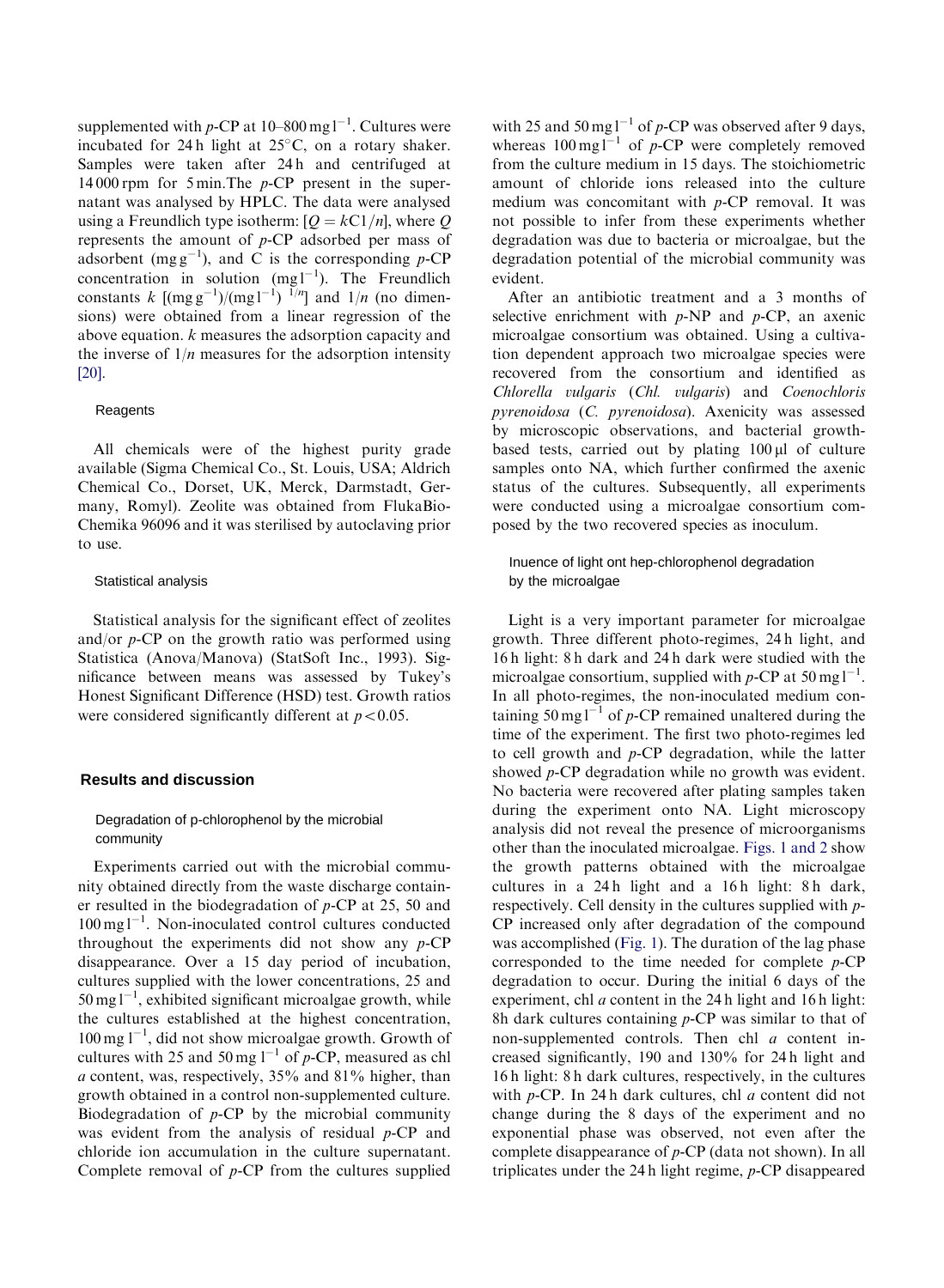<span id="page-3-0"></span>in 5 days (Fig. 1). The 16 h light: 8 h dark and 24 h dark presented different removal time periods within the triplicates: 3, 5, 7 (Fig. 2) and 4, 5, 7 days (results not shown), respectively. In all the cultures,  $p$ -CP was dechlorinated completely, as indicated by the stoichiometric accumulation of chloride in the medium and by determination of residual p-CP, however, this does not imply that the compound was fully mineralised. It is



Fig. 1. Growth of axenic microalgae consortium in 24 h light at 25<sup>o</sup>C on 50 mg l<sup>-1</sup> p-CP ( $\blacksquare$ ) and without p-CP ( $\bullet$ ). The average of the disappearance of  $p$ -CP in all the triplicates was represented  $(\Box)$ .



Fig. 2. Growth of axenic microalgae consortium in 16 h light: 8 h dark at 25°C on 50 mg l<sup>-1</sup> p-CP ( $\blacksquare$ ) and without p-CP ( $\bullet$ ). The disappearance of  $p$ -CP, in one of the triplicates, was represented  $(\Box)$ .

possible that biotransformation products were accumulated in the medium; the fact that the cultures grown in the dark were not able to grow while p-CP was degraded may indicate that under those conditions biotransformation products were not incorporated into biomass. Triplicates from each experimental culture had the same inoculum source, but the relative amount of each species in the consortium maydiffer, which mayexplain the variations for the biodegradation rates observed within the triplicates. In previous studies we have seen that the ratio between different microalgae species can be determinant in the degradation process [\[11\]](#page-5-0).

# In uence of zeolite in the microalgae consortium growth and p-chlorophenol biodegradation

Adsorption studies made with zeolite and 4-CP demonstrated the high adsorptive capacity of the material. Freundlich constants  $k$  and  $1/n$  obtained were 15.628  $\left[\frac{\text{mg g}^{-1}}{\text{mg g}^{-1}}\right]^{1/n}$  and 0.77, respectively. k represents the adsorption capacity and  $n$  (in this case 1.30) the system suitability, for which values higher than 1 represent favourable adsorption conditions [\[13\].](#page-5-0)

Under a light photo-regime, the growth of the microalgae consortium cultivated in the presence of zeolite, and supplemented with 100 and  $150 \text{ mg l}^{-1}$  of p-CP, was evaluated. Regardless of the zeolite addition, the presence of p-CP led to an increase in the cell growth rate, although cultures with 100 and  $150 \text{ mg} \text{m}^{-1}$  of p-CP presented a much longer lag phase than the ones without p-CP (Table 1), which is consistent with what was observed in previous experiments (Fig. 1). After 16 days, a statistically significant higher increase in biomass was observed in cultures supplemented with  $100 \text{ mg} \cdot 1^{-1} p$ -CP; however, by that time, the culture supplemented with 150 mg  $1^{-1}$  p-CP was still in the lag phase. Within 30 days, all the p-CP supplemented cultures exhibited statistically significant higher biomass levels than the control cultures. This mayindicate that intermediates of degradation of p-CP were incorporated into biomass. Moreover, the fact that exponential growth phase only started after complete degradation of  $p$ -CP may indicate that detoxification of  $p$ -CP by the axenic microalgae culture leads to an increase on the biomass. Other studies have shown that Thalassiosira sp. was also

Table 1

Comparison of growth rates and lag phase duration determined for consortium cultures in the presence of zeolite at  $50 \text{ mg l}^{-1}$ 

|                                                                                    | With zeolite                       |                              | Without zeolite                    |                              |
|------------------------------------------------------------------------------------|------------------------------------|------------------------------|------------------------------------|------------------------------|
|                                                                                    | Growth rate                        | Lag phase (days)             | Growth rate                        | Lag phase (days)             |
| Control                                                                            | $0.063 + 0.006$                    | $2.0 + 0.0$                  | $0.071 + 0.003$                    | $2.0 + 0.0$                  |
| $100 \,\text{mg}\,\text{l}^{-1}$ p-CP<br>$150 \,\mathrm{mg}\,\mathrm{l}^{-1}$ p-CP | $0.083 + 0.014$<br>$0.114 + 0.007$ | $13.0 + 0.0$<br>$16.0 + 0.0$ | $0.102 + 0.005$<br>$0.104 + 0.011$ | $12.0 + 1.8$<br>$14.7 + 1.2$ |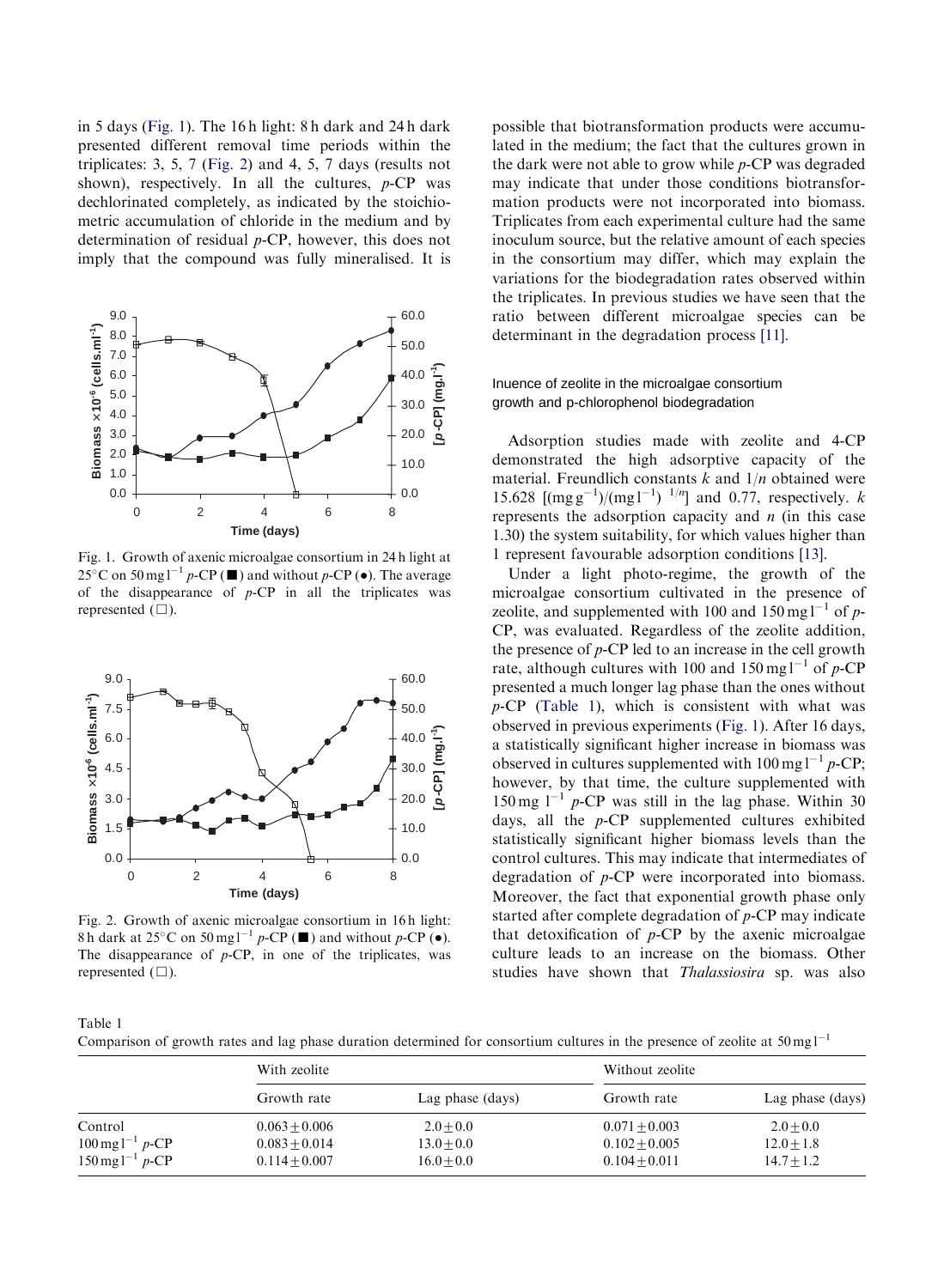capable of dechlorinating monochlorophenols, 3,5 dichlorophenol, and 2,4,6-thichlorophenol [\[14\].](#page-5-0) Semple and Cain [\[5\]](#page-5-0) observed that Ochromonas danica grew heterotrophically on phenol or  $p$ -cresol as the sole carbon source. Phenol was never detected in our cultures. Within 5 days, the consortium was able to accomplish complete removal of 50 and 100 mg  $1^{-1}$  of p-CP, either with or without zeolite supplementation (data not shown). When the p-CP concentration was increased to  $150 \text{ mg}^{-1}$ , biodegradation of the halogenated compound occurred within ca. 9 days in the absence of zeolite (Fig. 3). In the presence of zeolite, within 9 days, biodegradation of ca. 80% of the initial 150 mg  $1^{-1}$  of pchlorophenol was observed, although no  $p$ -CP was detected in the medium from day7, when chloride release only accounted for ca. 50% biodegradation of the compound. The zeolite adsorbed temporarily the  $p$ -CP leaving it available for subsequent biological degradation. A residual amount of the compound remained adsorbed to zeolite (40 mg p-CP per gram of zeolite for  $2000 \text{ mg g}^{-1}$  supplied, and  $560 \text{ mg g}^{-1}$  for  $2947 \text{ mg g}^{-1}$  of p-CP supplied, after 6 and 9 days, respectively), which was not available for biological degradation within the time of the experiment, 31 days (Table 2). This phenomenon is more evident at the highest amount of p-CP supplied  $150 \text{ mg} \, \text{l}^{-1}$  (22.1 mg of



Fig. 3. Degradation of  $1.17 \text{ mM}$  (or  $150 \text{ mg} 1^{-1}$ ) of p-chlorophenol as indicated by  $[C1^-]$  (mM) released in the presence  $(\bullet)$ and absence  $(\blacksquare)$  of zeolite and disappearance of compound supplied [p-CP] (mM) in cultures with  $(\circ)$  and without zeolite  $(\Box)$  throughout time.

p-CP loaded resulting in 17.9 mg of p-CP biodegraded). The high adsorption capacity of zeolite serves to damp high loads of the compound. In this type of system the biomass is active even at very low concentrations of target organic chemicals. This makes it less sensitive to the presence of toxic and inhibitory materials, and more resistant to shock loading of toxics than dispersed growth systems [\[9,15\]](#page-5-0). Phenol and chlorinated phenols are more effectively biodegraded by immobilised rather than suspended bacteria [\[16\]](#page-5-0) and chlorophenol degradation bymatrix-bond fungi has also been described [\[17\].](#page-5-0) In our study, microalgae consortium associated with zeolite could degrade  $p$ -CP present in the culture medium and p-CP adsorbed onto the zeolite matrix, which remained bioavailable.

# **Conclusion**

After three months of selective enrichment, an axenic culture of two microalgae species, Chl. vulgaris and C. pyrenoidosa, was obtained from a waste discharge container fed with several aromatic pollutants. This consortium was used to study the  $p$ -chlorophenol biodegradation capacity of the microalgae. The microalgae consortium was able to remove p-chlorophenol under different photo-regimes. However, exponential growth did not occur under the 24 h dark condition, and under light conditions  $(24 h and 16: 8 h)$  it only occurred after biodegradation of the p-chlorophenol. Cultures grown under a 24h light regime were capable of biodegrading 50 mg  $l^{-1}$  of p-chlorophenol within 5 days. Addition of zeolite, an adsorbing material, did not improve the  $p$ -chlorophenol removal. However, when  $p$ chlorophenol at  $150 \text{ mg} \text{ l}^{-1}$  was fed to the culture supplemented with zeolite, the growth rate of the consortium improved, but the lag phase was longer (16 against 14 days in the absence of zeolite). Within 9 days, complete biodegradation of p-chlorophenol was observed for cultures non-supplemented with zeolite, while biodegradation of ca. 80% was detected after the same period of time for supplemented cultures, as indicated by the release of chloride. An adsorption effect was visible at this concentration, contributing to the slower rate of biodegradation; after 7 days the p-chlorophenol was

Table 2

Amount of p-CP available after adsorption to zeolite. Table shows p-CP supplied, the amount of p-CP per g zeolite, p-CP remaining adsorbed after 6 and 9 days for 100 and  $147 \text{ mg} \text{m}^{-1}$  of p-CP, respectively, and p-CP biodegraded

| Initial $[p-CP]$ in the | $p$ -CP loaded | $mg p$ -CP loaded | $p$ -CP remaining | $p$ -CP biodegraded |
|-------------------------|----------------|-------------------|-------------------|---------------------|
| culture $(mgl^{-1})$    | (mg)           | per g zeolite     | adsorbed $(mg/g)$ | (mg)                |
| 100                     | l 5.0          | 2000              | 40                | 14.7 $(98)^{a}$     |
| 147                     | 22.1           | 2947              | 560               | $17.9(81)^a$        |

<sup>a</sup>The values in parenthesis indicate percentage of  $p$ -CP biodegraded.